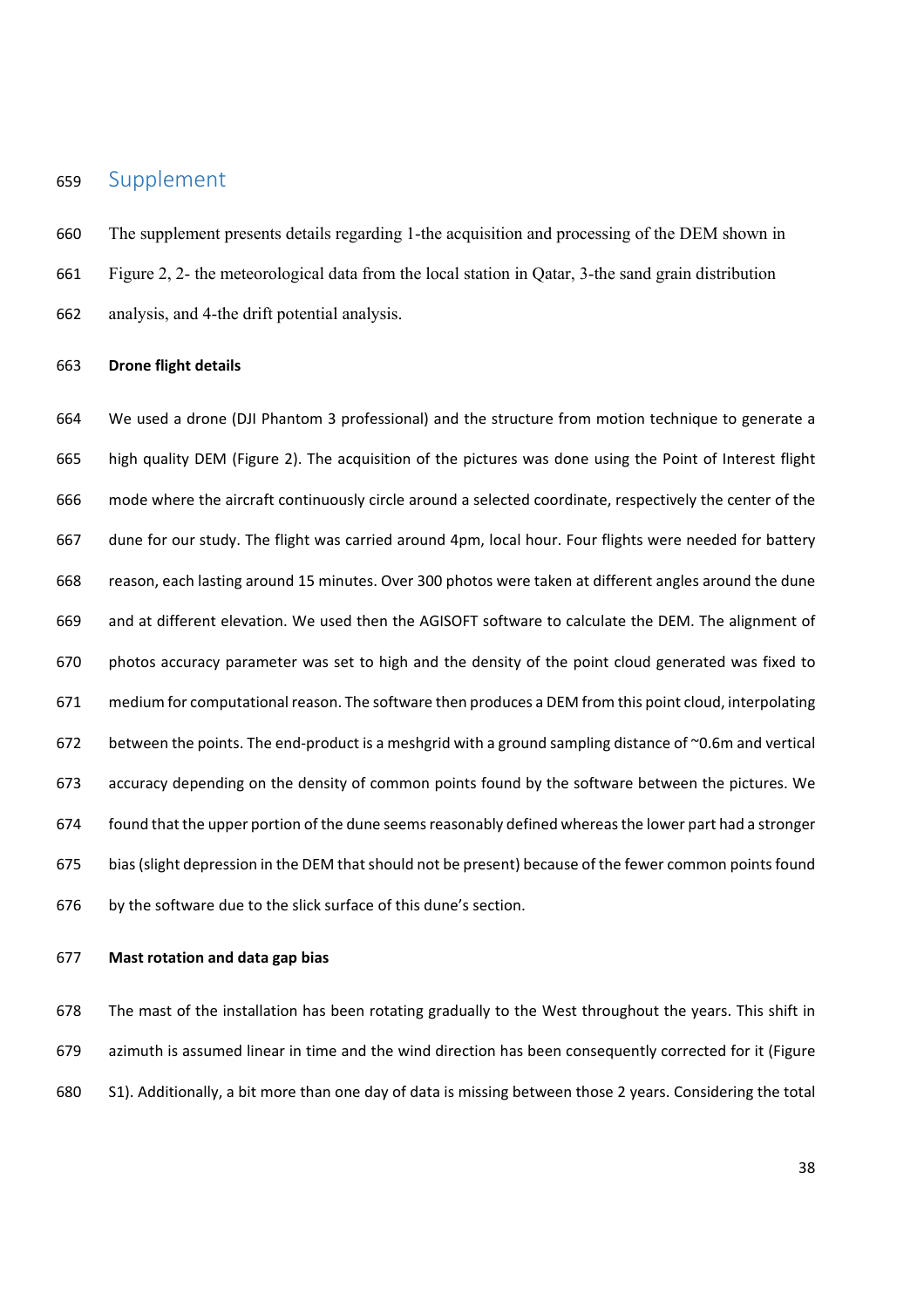681 amount of data, this void will have in the end a minimal impact on the calculation of  $Q_s$ , especially since 682 almost all of it happened during the calm spring season.

### 683 **Sand grain distribution**

684 Each grain size sample collected from the field was split in half four times using a grain sample splitter to 685 ensure that no bias was introduced during grain size measurement. Grain size distributions were 686 measured using a Retsch-Camsizer. The Camsizer digitally imaged millions of particles per sample and 687 grain size distributions were generated from the nominal grain diameters measured from 19 688 logarithmically-spaced size classes between 0.04-0.85 mm. Diameter is measured by the Camsizer as the 689 shortest axis in a planar projection, which is equivalent to the intermediate axis of a 3d particle shape. 690 The results are shown in Figure S2 and Table S1.

#### 691 **Drift Potential analysis**

692 The Drift Potential (DP), the resultant DP (RDP), RDP/DP and Resultant Drift Direction (RDD) (Fryberger, 693 1979) have been calculated using  $u_{*t} = 0.261$  m/s (value using  $Dp = 236 \mu$  m and Equation (7) in the 694 main text) (Figure S3). Those estimates are for wind at 10m height. We observe that longer time averaging 695 diminishes RDP and DP, which is a direct consequence of the increasing dilution of strong winds. Going 696 from 1-minute to 6-hour averages, the RDP/DP increases from 0.87 to 0.92, indicating a dilution of the 697 direction variability of the wind as the time window averaging is increased. The RDP/DP is for all cases 698 very high, stressing the mono-directionality of Qatar winds.

699 700

### **Bibliography**

Fryberger, S.G. and Dean, G., 1979. Dune forms and wind regime. In *A study of global sand seas* (Vol. 1052, pp. 137-169). US Government Printing Office Washington.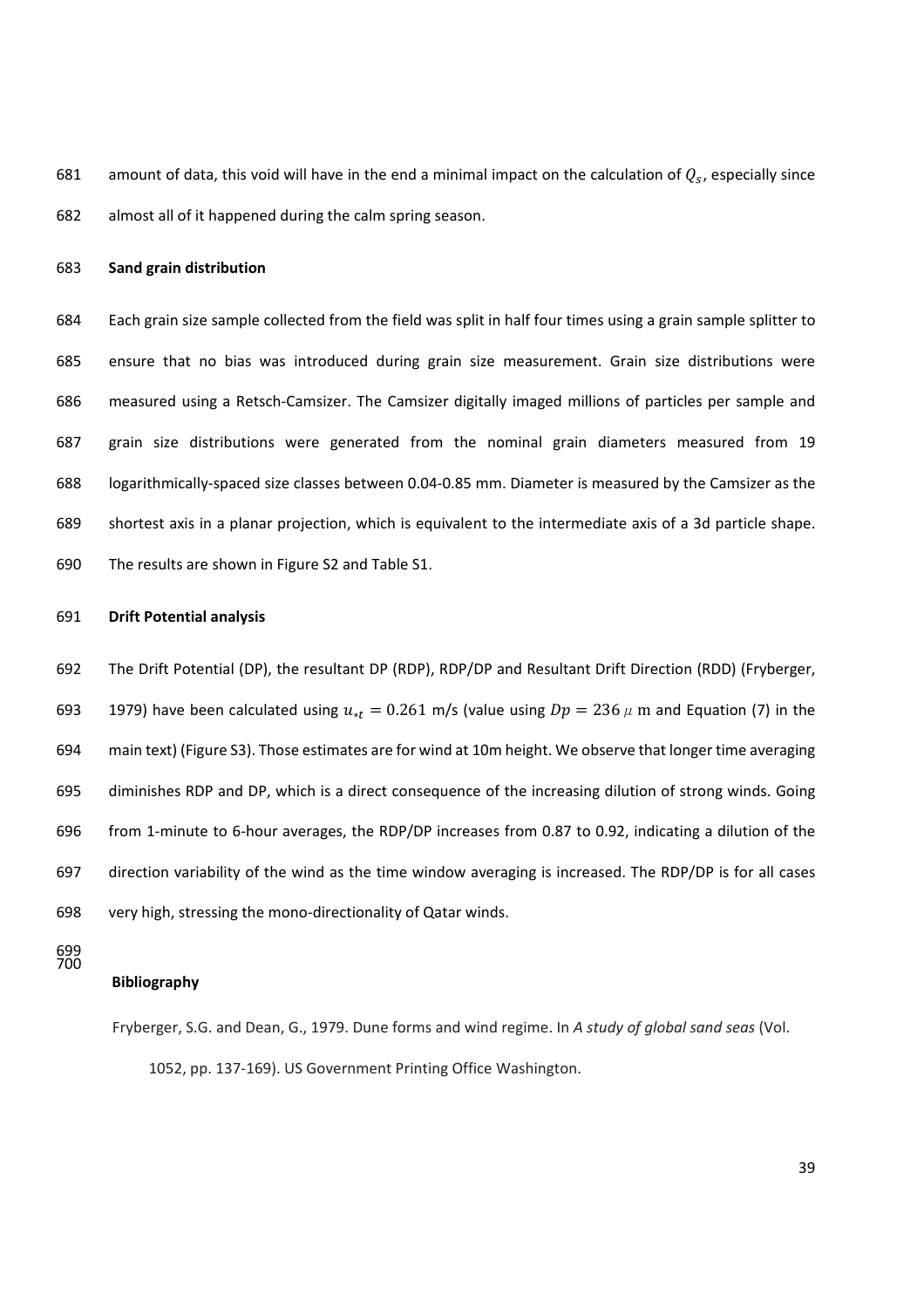

*Figure S1. Azimuth drift of the mast. The black dots indicate the measured mast azimuth correction needed at those date. The* 

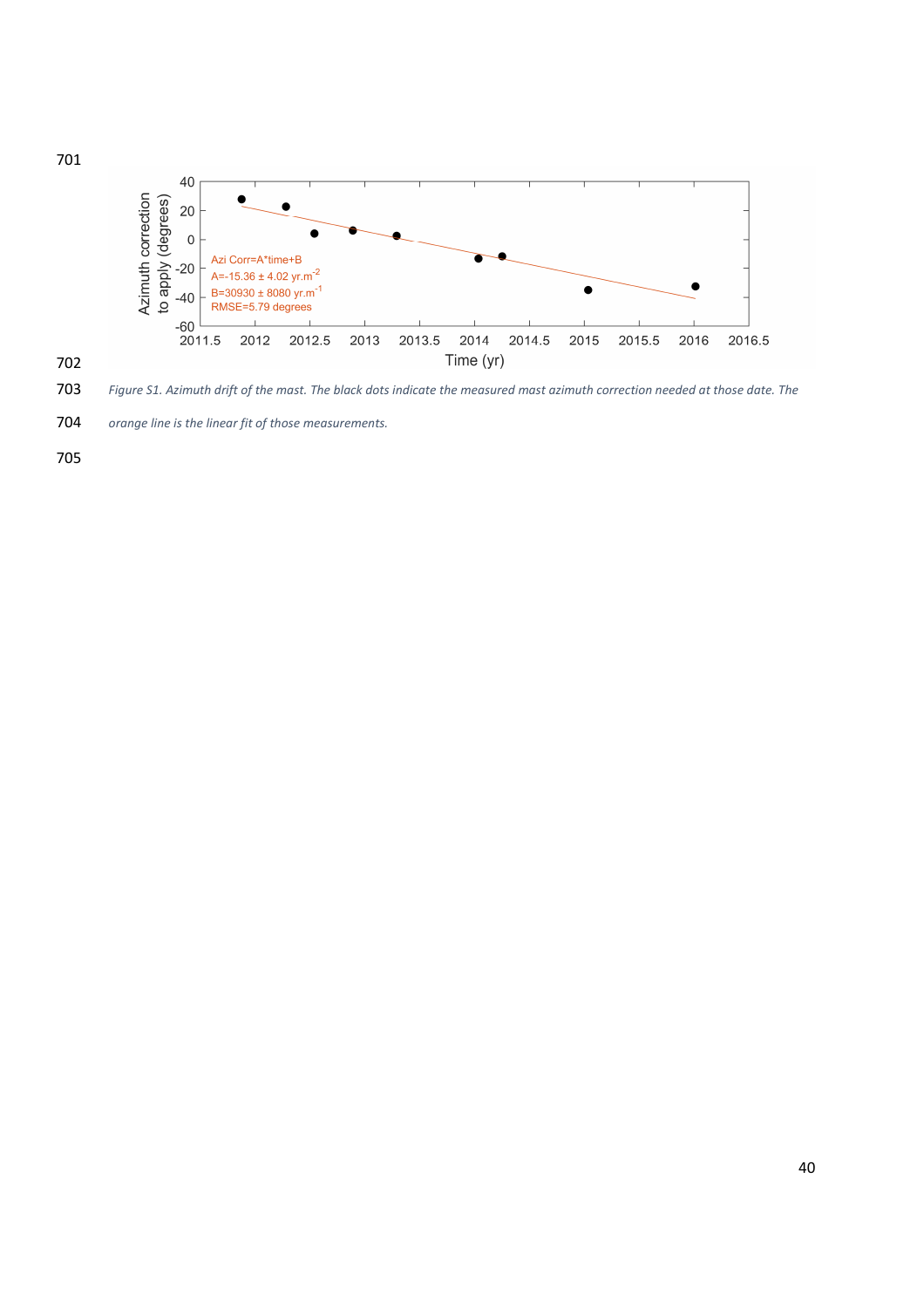

*Figure S2. Particle size histograms for each samples indicated in Figure 2. Samples (which numbers are indicated in black in this* 

*figure) are located from NW (sample 1) to SE (sample 13). The orange histograms represent the Probability Density Function* 

*(PDF) of the grain size distribution. The blue histograms represent the cumulative PDF of grain size distribution. The red dotted* 

*lines, and their associated red number, indicate the median grain size.*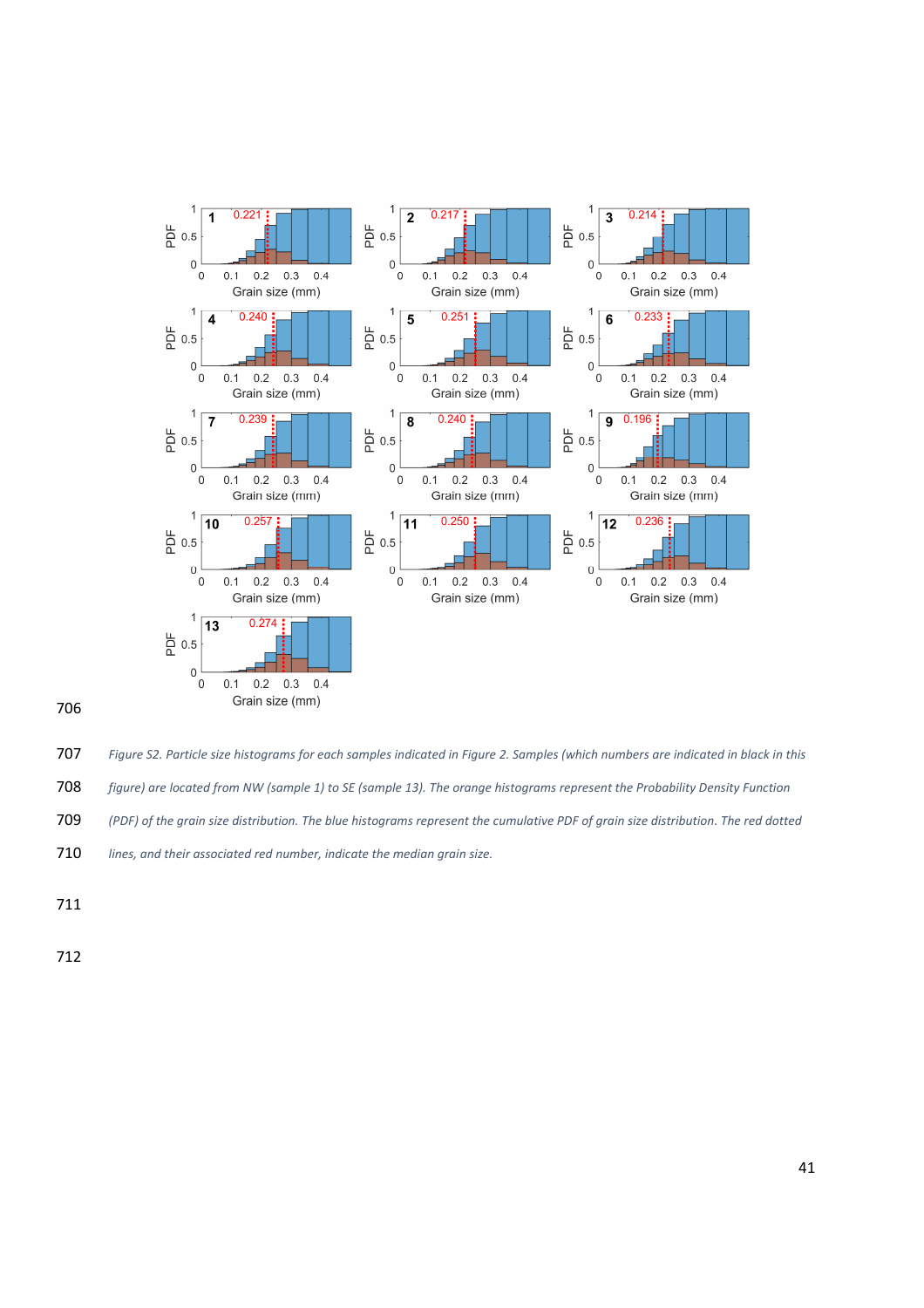



*Figure S3. Drift potential (DP) analysis for each time average (in m3/s3 ). Black lines correspond to the DP rose of the* 

*meteorological station. Red lines indicate the resultant drift direction (RDD) of the meteorological station. Blue lines in (c)* 

*indicate the DP rose of ERA-Interim. The yellow line indicates its resultant drift direction (RDD).*